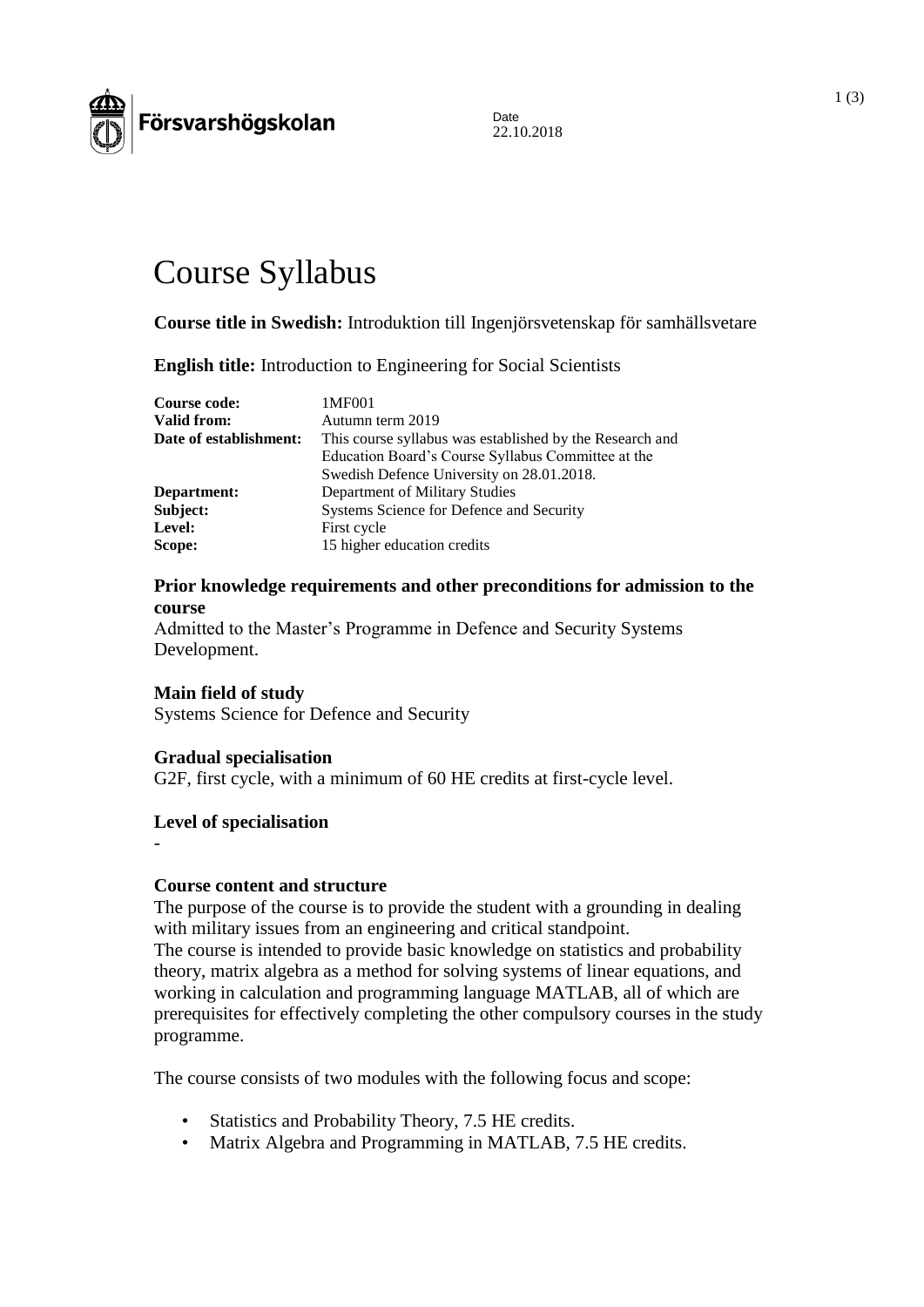The modules will alternate between teacher-directed lessons, applied problem solving and independent study. Applied problem solving will be performed as computer lab sessions and homework assignments.

# **Intended learning outcomes**

On completing the course, the student shall be able to:

# *Statistics and Probability Theory, 7.5 HE credits*

- explain the use of statistics and probability theory in solving applied problems; and
- apply statistics and probability theory to applied problems.

# *Matrix Algebra and Programming in MATLAB, 7.5 HE credits*

- apply matrix algebra methods to solving applied problems; and
- apply MATLAB as an aid to numerical calculations and the visualisation of applied problems.

# **Assessing knowledge and examination**

Examination will be by written examination for module 1 and oral examination and individual written presentations of an assigned project for module 2.

The examiner may decide that supplementary work is required in order for a pass grade to be achieved. Examination papers submitted late will not be graded, unless there are special reasons, which have been approved by the examiner. Supplementary assignments are to be submitted no later than five working days after the notification of results and the supplementary assignment for the examination in question, unless there are special reasons, which have been approved by the examiner.

The examiner may decide on alternative forms of examination for a student, if that student has an approval from the Swedish National Defense College concerning special pedagogical support due to disability.

#### **Number of examination opportunities**

There is no limit on the total number of examination opportunities. The total number is restricted to one ordinary examination and two retakes in any two-term period, unless special circumstances exist that are acceptable to the examiner.

# **Grades**

Grades are set according to a three-grade scale: Pass with merit (VG), Pass (G) and Fail (U).

In order to achieve a pass with merit (VG) for the course, a pass with merit (VG) is required for the written examination together with a pass for the oral and written project report.